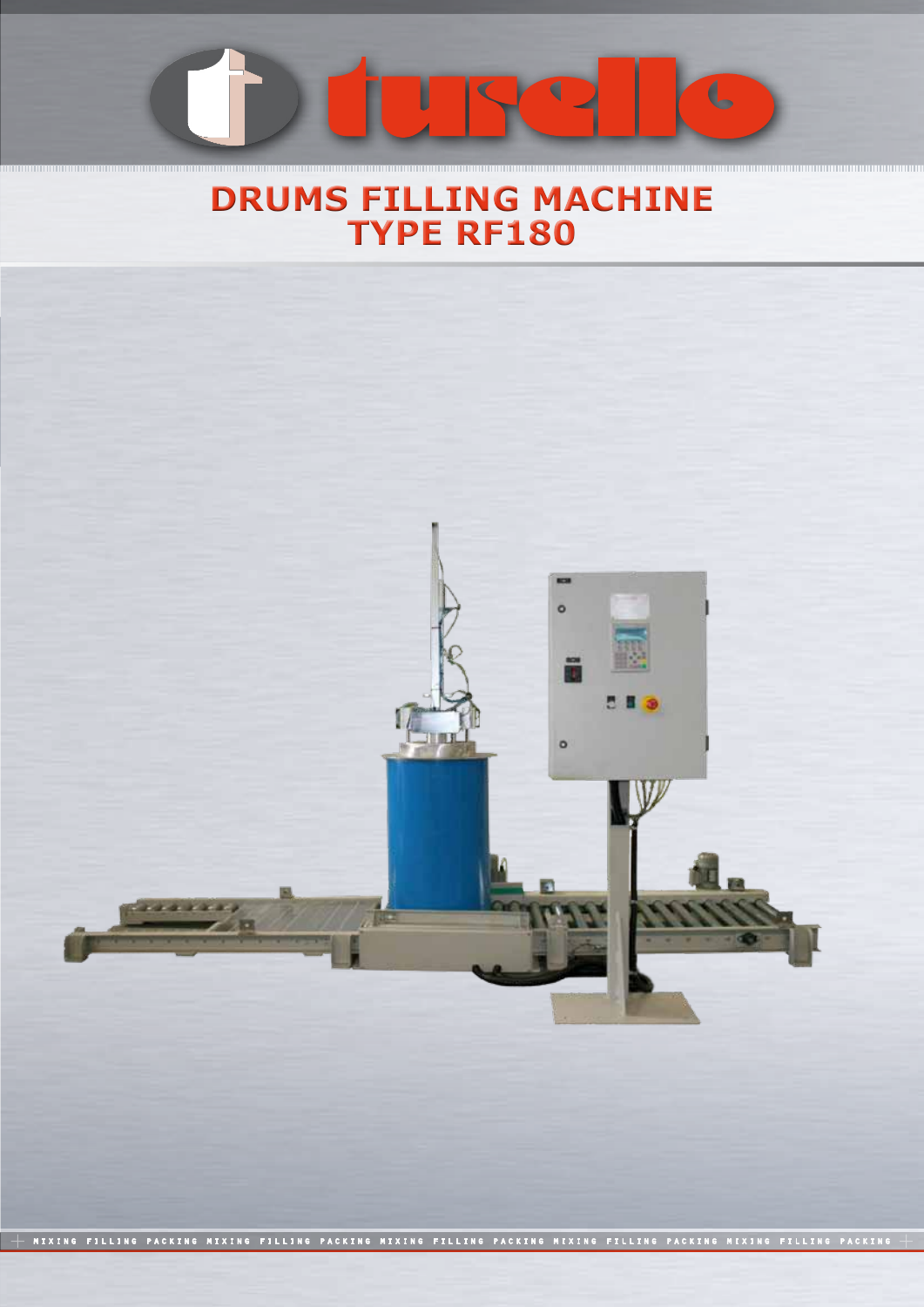### **DRUMS FILLING MACHINE TYPE RF180**

#### **BASE VERSION FOR HIGH VISIT SPECIAL VERSION FOR HIGH VISIT SPECIAL VERSION FOR HIGH VISIT SPECIAL VERSION**

• Scale

- Empty drums conveyor for two drums. Manually moving system
- Filling station with hermetic filling nozzle closing system
- Filled drums conveyor for two drums. Roll free

 $\epsilon$ 

- Separated electric power pack
- Electrical protection IP54
- PLC-operated

#### **opTionS**

- Explosion-proof version
- Cover to close the drum and nitrogen purge before filling
- Conveyor with automatic moving system
- Filling under vacuum
- Welded closing system
- Wet parts in AISI 304



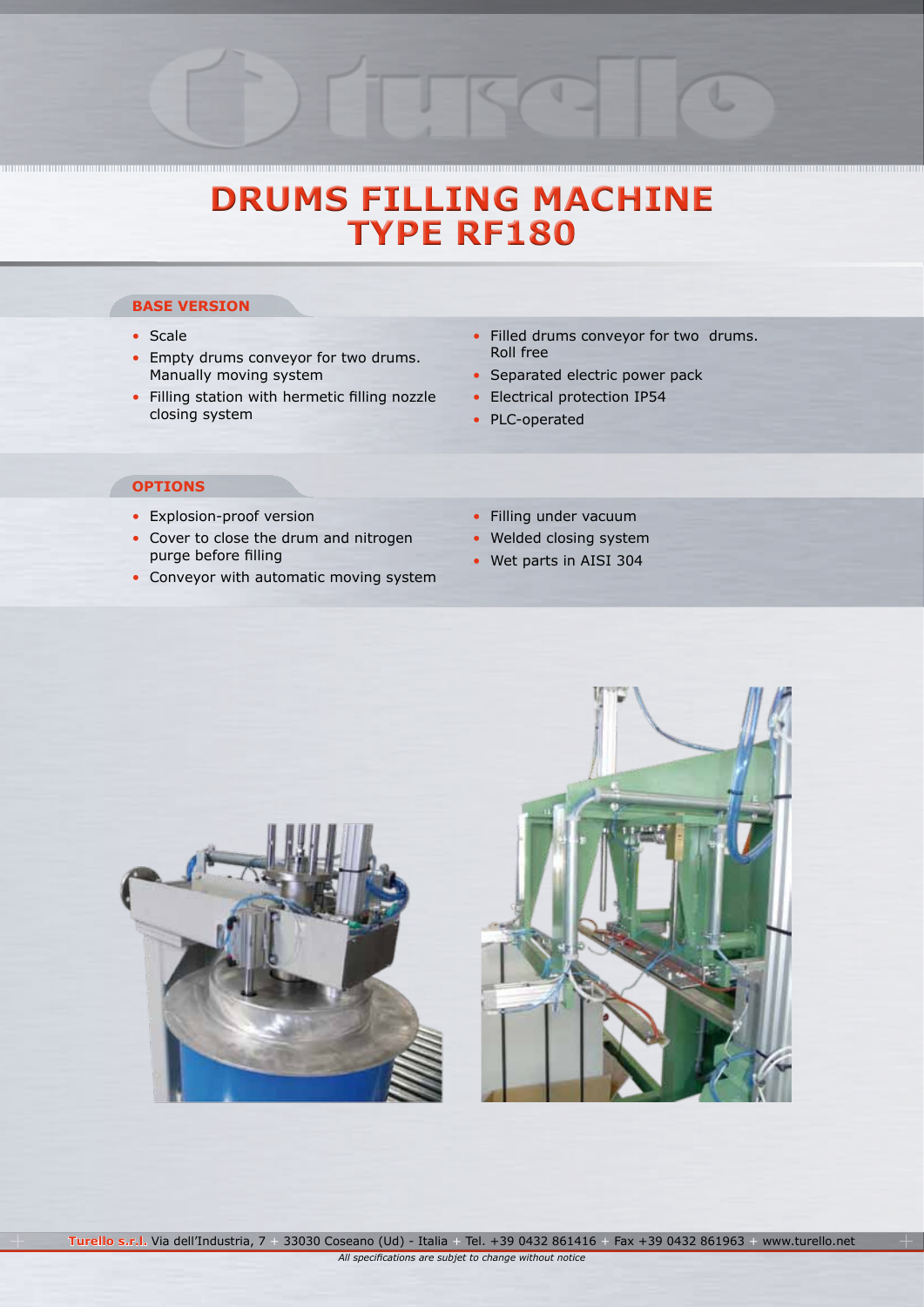### **DRUMS FILLING MACHINE TYPE RF180**

**SPECIAL VERSION** For high viscosity products

- Filling station nozzle with material cutter device
- Drums proportional lowering system